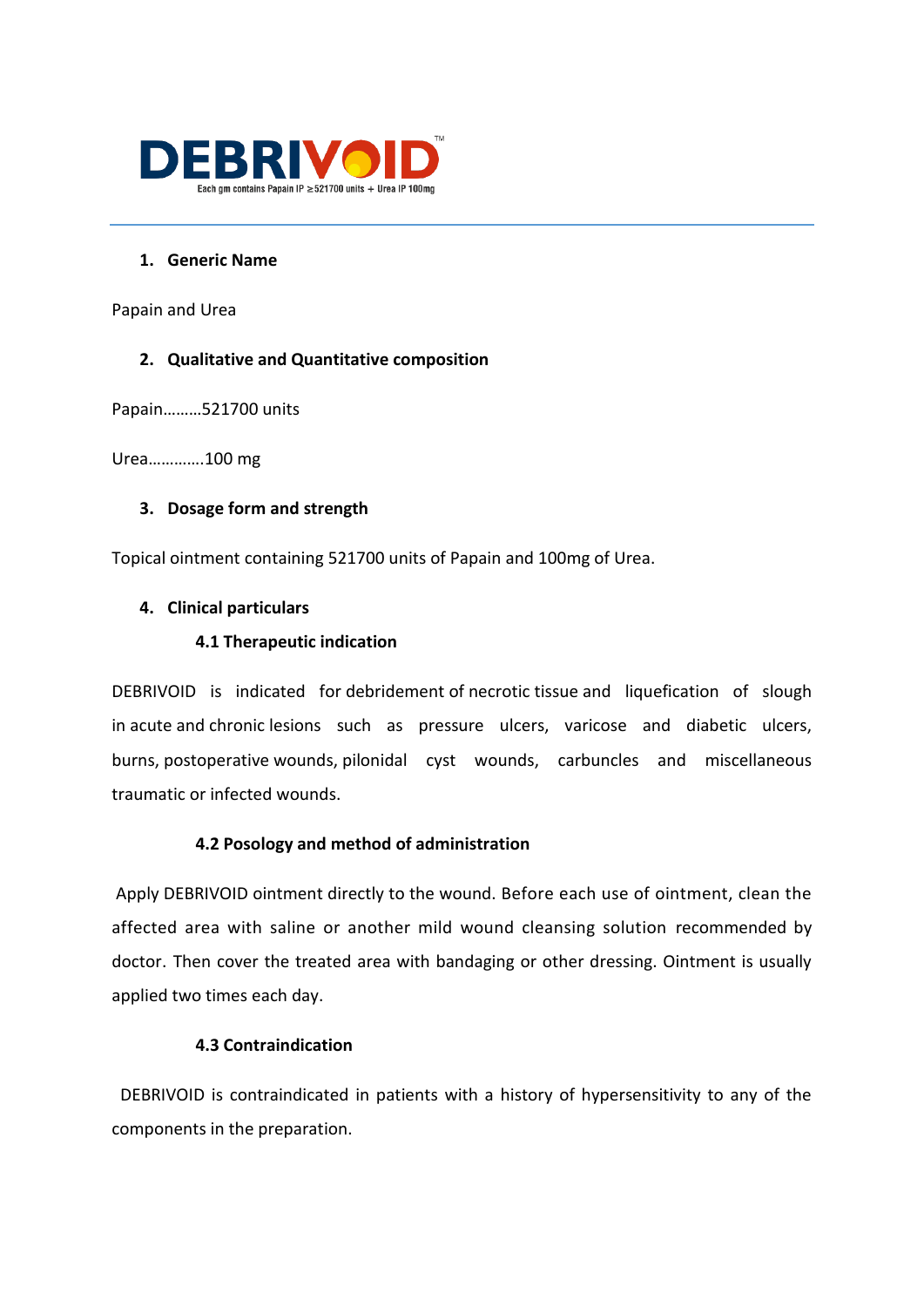## **4.4 Special warnings and precautions for use**

- Avoid cleansing wound with hydrogen peroxide solution as it may inactivate the papain.
- Avoid getting DEBRIVOID in eyes, mouth, and nose, or on lips. If it does get into any of these areas, wash with water.
- Do not use other medicated skin products unless recommended by doctor.

# **4.5 Drug interactions**

DEBRIVOID has potential interactions with:

- Hydrogen peroxide
- Medicines that contain heavy metals such as lead, silver and mercury

# **4.6 Use in special population**

- Pediatric: No data available.
- Geriatric: No data available.
- Liver impairment: No data available.
- Renal failure: No data available.
- Pregnancy and lactation: DEBRIVOID should be applied during pregnancy only if the potential benefit justifies the potential risk to the foetus**.** It is not known DEBRIVOID is found in breast milk. If patient is or will be breast-feeding while using DEBRIVOID ointment, consult with doctor.

# **4.7 Effects on ability to drive and use machine**

Patient must take precautions till effect of Debrivoid is known.

# **4.8 Undesirable effects**

DEBRIVOID [Ointment](https://www.rxlist.com/script/main/art.asp?articlekey=4623) is generally well-tolerated and non-irritating. A transient "burning" [sensation](https://www.rxlist.com/script/main/art.asp?articlekey=15731) may be experienced by a small percentage of patients upon applying Ointment. Occasionally, the profuse [exudate](https://www.rxlist.com/script/main/art.asp?articlekey=9900) from enzymatic digestion may irritate the [skin.](https://www.rxlist.com/script/main/art.asp?articlekey=7901)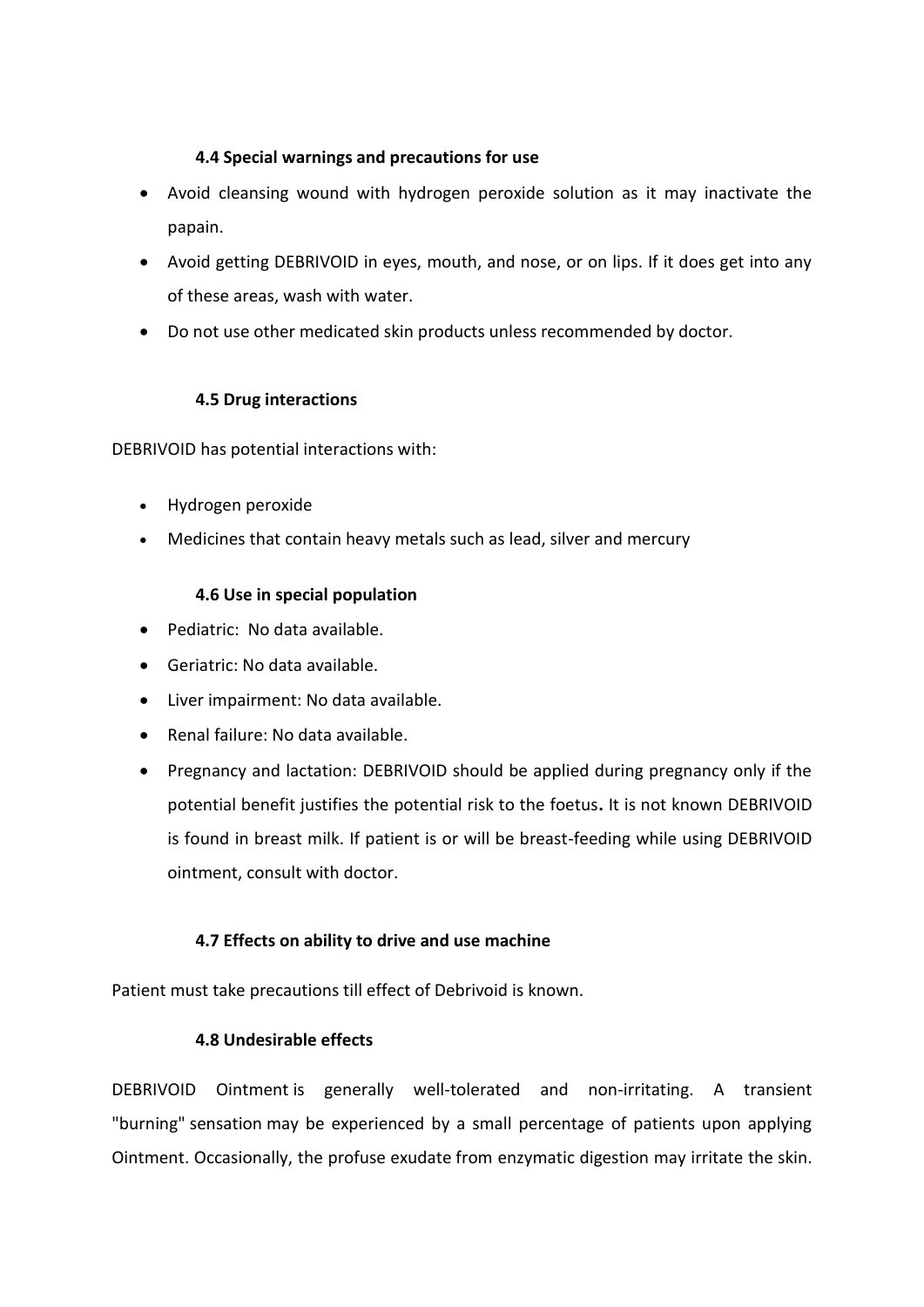In such cases, more frequent dressing changes will alleviate discomfort until exudate decreases.

#### **4.9 Overdose**

Seek emergency medical attention if an overdose of DEBRIVOID is suspected or if the medication has been ingested. Symptoms of an overdose of papain-urea topical are not known.

# **5. Pharmacological properties**

## **5.1 Mechanism of action**

DEBRIVOID ointment is used to remove dead tissues and thinning the pus in lesions such as ulcers, burns, bed sores, surgical wounds, cysts and carbuncles. Papain is a substance from the papaya fruit. Papain breaks down certain proteins. Urea also breaks down protein.

Papain-urea combination is a debriding agent. It works by helping the breakdown of dead skin and pus, which helps improve the recovery time of open wound.

#### **5.2 Pharmacodynamic properties**

Papain has been used for the treatment of inflammation and pain via topical administration, papain has also shown to have anthelmintic and tooth-whitening properties. Present in over-the-counter mixture products consisting of different digestive enzymes, its active site contains a catalytic diad that plays a role in breaking peptide bonds. Papain is also used as an ingredient in various enzymatic debriding preparations.

Urea is used humectant; it draws water into the striatum corneum.

#### **5.3 Pharmacokinetic properties**

Papain is active over a pH range of 3 to 12. It is relatively ineffective when used alone as a debriding agent and requires the presence of activators to stimulate its digestive potency. The combination of papain and urea promotes two supplemental chemical actions. First, it exposes by solvent action, the activators of papain. Secondly, it denatures the nonviable protein matter in lesions; thereby rendering it more susceptible to enzymatic digestion. The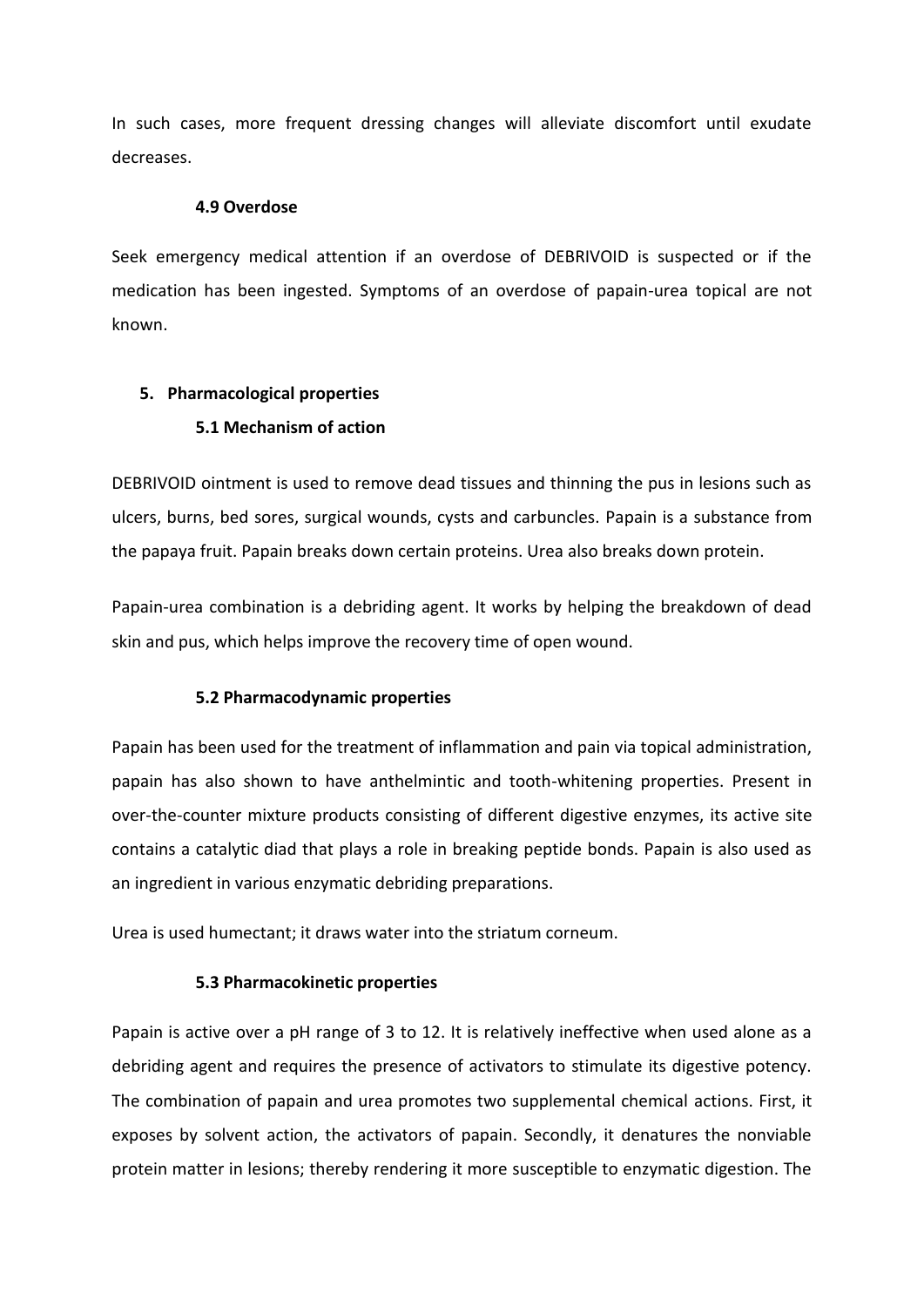combination of papain and urea has been shown in pharmacologic studies to result in twice as much digestive activity as papain alone.

## **6. Nonclinical properties**

## **6.1 Animal Toxicology or Pharmacology**

NA.

# **7. Description**

Papain, also known as papaya proteinase I, is a cysteine protease enzyme that is found in species of papaya, *Carica papaya* and *Vasconcellea cundinamarcensis*. The enzyme is found to be localized in the skin of papaya, and is collected from slashed unripe papayas as a crude latex. Papain is used in food, pharmaceutical, textile, and cosmetic industries.

Its empirical formula is  $C_{19}H_{29}N_7O_6$  $C_{19}H_{29}N_7O_6$  and its molecular weight is 451.5g/mol. Its structural formula is:



**Urea** is a keratolytic emollient used to treat hyperkeratotic lesions and moisturize the skin. Its empirical formula is NH<sub>2</sub>CONH<sub>2</sub> and its molecular weight is 60.056 g/mol. Its structural formula is:

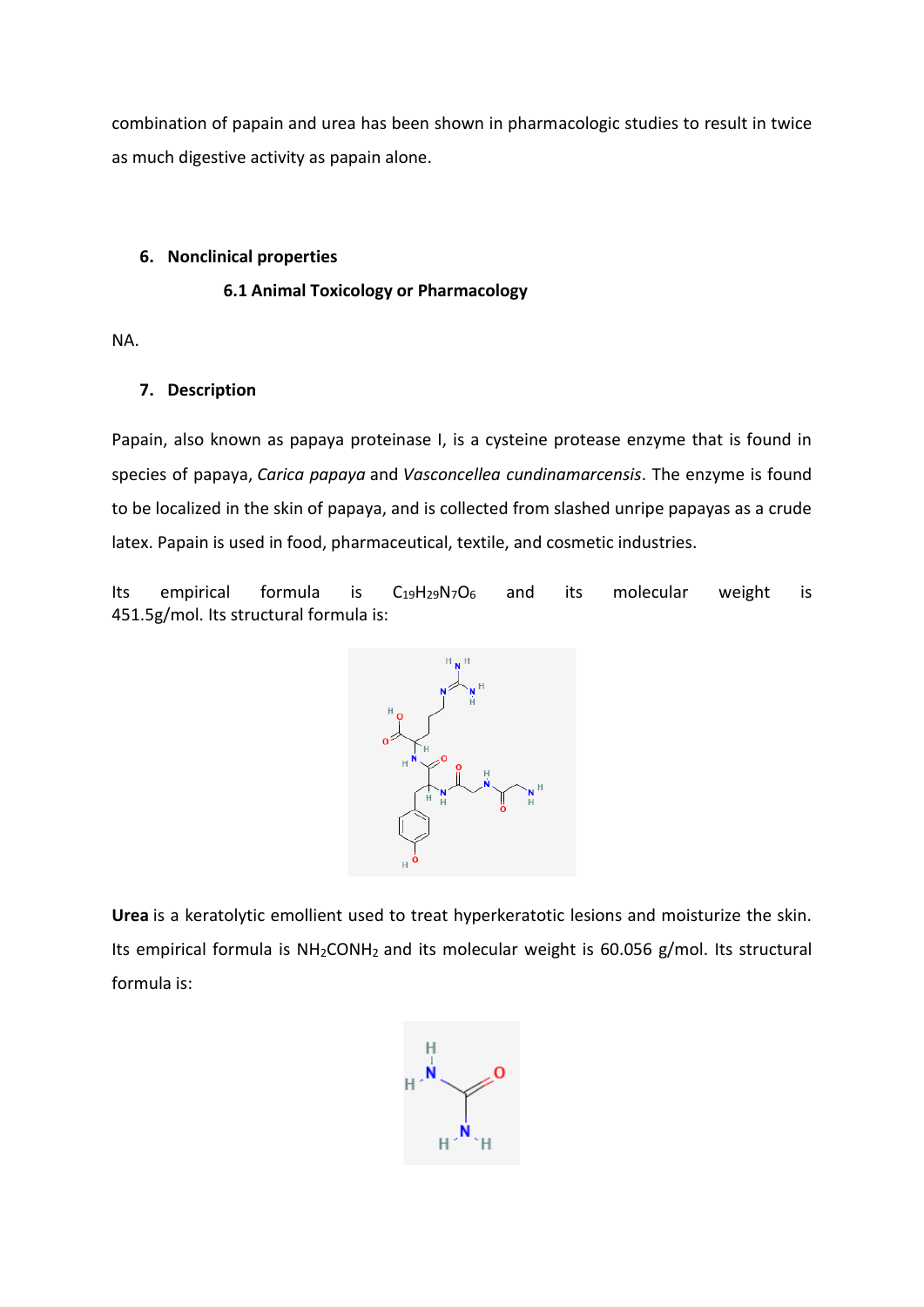# **8. Pharmaceutical particulars**

# **8.1 Incompatibilities**

There are no known incompatibilities.

## **8.2 Shelf-life**

24 months.

## **8.3 Packaging Information**

Debrivoid is available in tube of 15gm.

# **8.4 Storage and handling instructions**

Store below 30 °C in a dark and dry place.

# **9. Patient Counselling Information**

## **9.1 Adverse Reactions**

Refer part 4.8

#### **9.2 Drug Interactions**

#### Refer part 4.5

**9.3 Dosage**

#### Refer part 4.2

**9.4 Storage**

#### Refer part 8.4

# **9.5 Risk Factors**

#### Refer part 4.4

# **9.6 Self-monitoring information**

NA